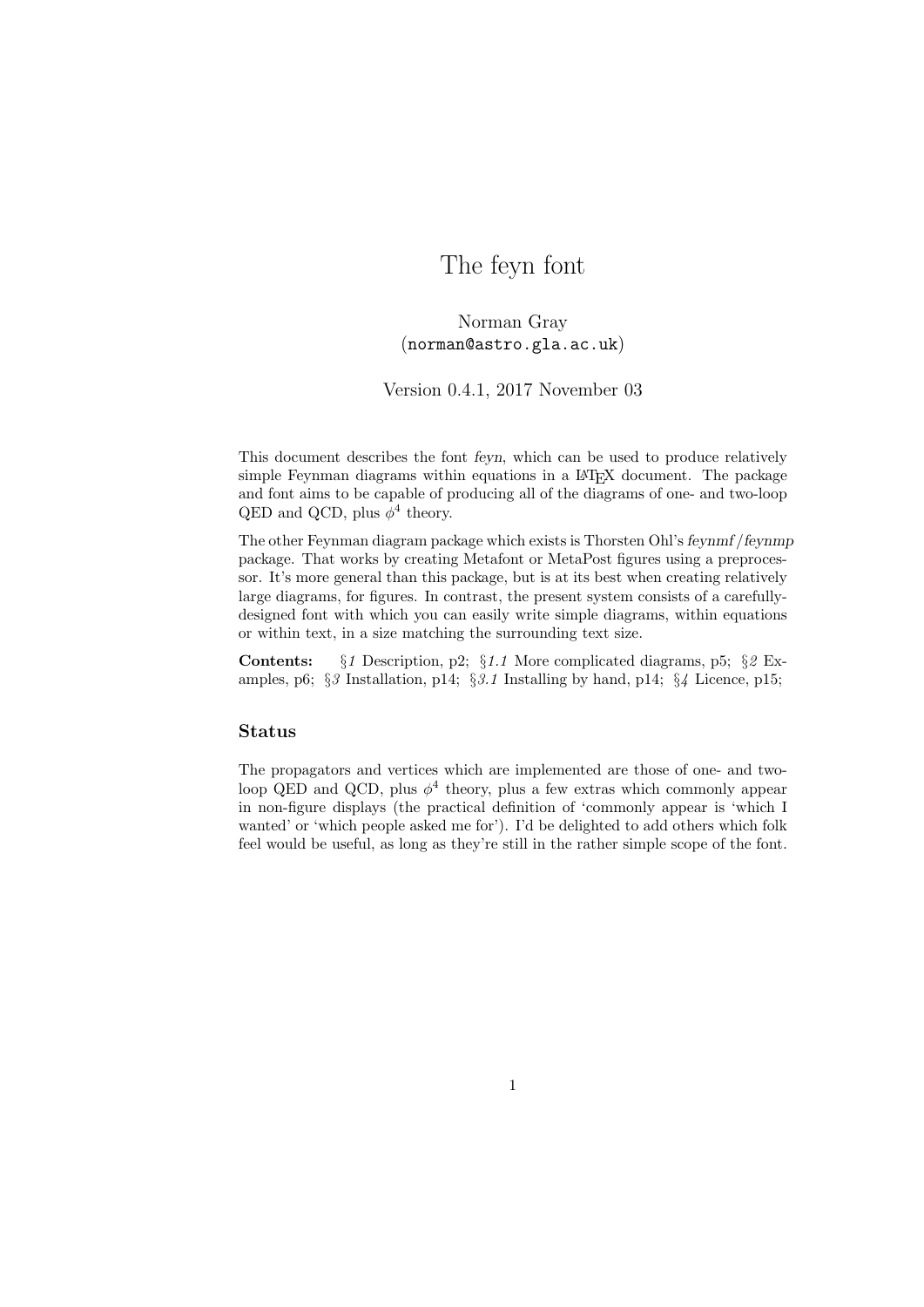## 1 Description

You use the font by including the package  $feyn.sty$ , as in

#### \usepackage{feyn}

If you use the 'amsmath' package, you should load that before loading the 'feyn' package.<sup>1</sup>

The characters in the font are shown in table 1. These are shown in textstyle size, but all characters are also available in displaystyle size. All of the displaystyle characters are additionally offset vertically up to the math axis, which has height a. All the dimensions are shown as multiples of the length of a module which is the length of the short fermion. The  $\circ$  shows the reference point of each character. The proper vertex and the complete vertex are specified in terms of a 'blob-radius' which is about half a module. They have a width of 2 radii, and a height and depth of 1 radius.

Each of the characters marked with a  $\dagger$  in the table has two arrowed variants, so that  $\text{SymffA + gV}$  produces  $\rightarrow +\infty$ . The 'A' variants produce arrows pointing rightwards or upwards, and the 'V' variants arrows pointing leftwards or downwards. The characters marked with a ‡ also have an upside-down variant, thus 'flu' is an upside-down variant of the fermion loop, and 'fluV' an arrowed variant.

Note that the fermion, gluon and ghost half-loop characters are slightly shorter than the height you might expect. These characters are deliberately slightly squashed partly because that makes them look slightly better (in my opinion!) in a one-loop self-energy diagram, but also so that the 'gl glu' or 'fl flu' loop in a two-loop diagram looks better. The loop formed by the pair of 'g1 g2' is the size you might expect. See section 2 below for some illustrations of this.

The unnassigned positions in the feyn font are filled with an obviously wrong dummy character, so that  $\f{A}\$ , for example, produces  $\mathcal{G}$ .

If you were to print out a font table, you would discover that many of the glyphs in the font can be obtained using single characters, rather than the ligatures mentioned in the table. Do not be tempted to use this as a shortcut, since the assignment of glyphs to character positions may be changed without warning from release to release, as long as the ligature maps remain valid.

The file feyn.sty additionally defines a number of macros, described here.

<sup>&</sup>lt;sup>1</sup>Because of a slight peculiarity of the amsmath package, the active '!' command described below will not work properly within amsmath align or align\* environments unless the '!' is made active globally. This is done by default if the 'amsmath' package is loaded first, and not done by default otherwise. If you have to override this behaviour for some very arcane reason, then you can force the global or local declaration of '!' using the globalbang and noglobalbang options to the \usepackage{feyn} command.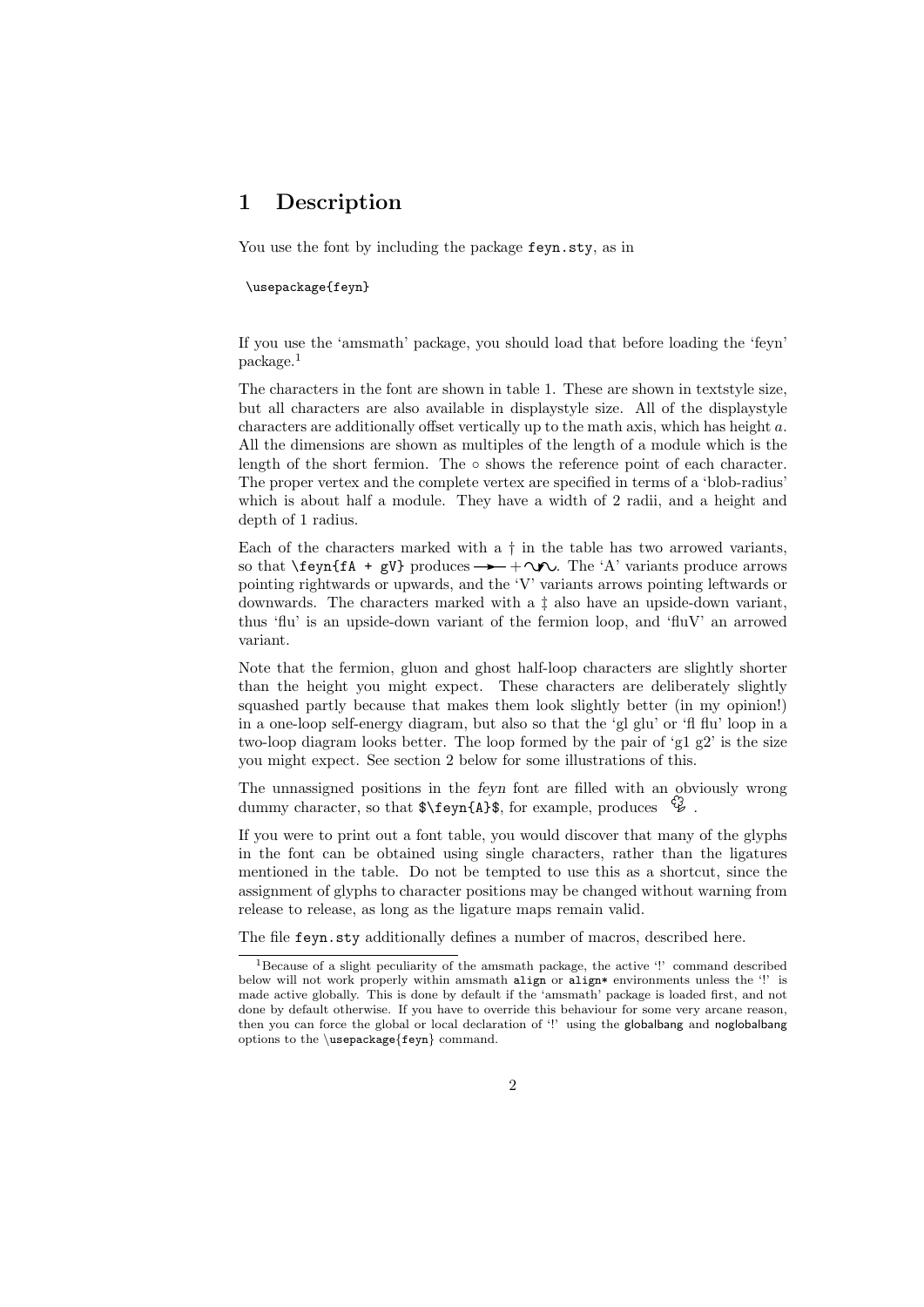| Character         |                  | Name                                                  |                  | Width Height Depth |                  |
|-------------------|------------------|-------------------------------------------------------|------------------|--------------------|------------------|
|                   | $\boldsymbol{f}$ | $\mathrm{fermion}^\dagger$                            | $\overline{2}$   | $\boldsymbol{0}$   | $\boldsymbol{0}$ |
| $\circ$           | fs               | short fermion                                         | $\mathbf{1}$     | $\boldsymbol{0}$   | $\boldsymbol{0}$ |
| $\circ$           | fl               | fermion $loop^{\dagger\ddagger}$                      | $\theta$         | $2 -$              | $\overline{0}$   |
| $\widehat{\circ}$ | fIS              | fermion loop (small) <sup><math>\dagger</math>‡</sup> | $\theta$         | $\mathbf{1}$       | $\boldsymbol{0}$ |
| $\mathbb Q$       | flo              | fermion loop (for $\phi^4$ theory) <sup>†</sup>       | $\overline{0}$   | $\overline{2}$     | $\boldsymbol{0}$ |
| $\mathscr{A}$     | $f_{u}$          | upward fermion <sup>†</sup> $(45^{\circ})$            | $\sqrt{2}$       | $\sqrt{2}$         | $\theta$         |
| $\delta$          | fd               | downward fermion <sup>†</sup>                         | $\sqrt{2}$       | $\sqrt{2}$         | $\theta$         |
| $\downarrow$      | $f\mathit{v}$    | vertical fermion $^\dagger$                           | $\theta$         | $\overline{2}$     | $\theta$         |
| $\circ$           | $f_{0}$          | spacer                                                | $\overline{2}$   | $\boldsymbol{0}$   | $\overline{0}$   |
| $\circ$           | fs0              | short spacer                                          | $\mathbf{1}$     | $\boldsymbol{0}$   | $\boldsymbol{0}$ |
|                   | $\mathfrak{g}$   | $gluon/photon^{\dagger}$                              | $\overline{2}$   | $\overline{0}$     | $\boldsymbol{0}$ |
|                   | gl               | gluon $loop^{\dagger\ddagger}$                        | $\theta$         | $2-$               | $\overline{0}$   |
|                   | glB              | gluon loop $(big)$ <sup>†</sup>                       | 0                | 2.67               | $\theta$         |
|                   | glS              | gluon loop $(small)$ <sup>†</sup>                     | 0                | $1.33\,$           | $\theta$         |
|                   | g1, g2           | gluon loop, 1st & 2nd quadrants <sup>†</sup>          | $\overline{0}$   | $\overline{2}$     | $\overline{0}$   |
|                   | g4, g3           | gluon loop, 4th & 3rd quadrants <sup>†</sup>          | $\overline{0}$   | $\overline{0}$     | $-2$             |
|                   | gu               | upward gluon <sup>†</sup> $(45^{\circ})$              | $\sqrt{2}$       | $\sqrt{2}$         | $\boldsymbol{0}$ |
| $rac{3}{6}$       | gd               | downward gluon <sup>†</sup>                           | $\sqrt{2}$       | $\sqrt{2}$         | $\boldsymbol{0}$ |
|                   | q v              | vertical gluon <sup>†</sup>                           | $\overline{0}$   | $\overline{2}$     | $\boldsymbol{0}$ |
| ⊕                 | $\boldsymbol{m}$ | massive fermion <sup>†</sup>                          | $\overline{2}$   | $\overline{0}$     | $\theta$         |
| ⊕                 | ms               | short massive fermion                                 | $\mathbf{1}$     | $\boldsymbol{0}$   | $\boldsymbol{0}$ |
| $O-$              | $\boldsymbol{h}$ | $\text{ghost}^{\dagger}$                              | $\overline{2}$   | $\theta$           | $\overline{0}$   |
| $\odot$           | hs               | short ghost                                           | $\mathbf{1}$     | 0                  | $\boldsymbol{0}$ |
| ∝                 | $h$ u            | upward ghost <sup>†</sup> $(45^{\circ})$              | $\sqrt{2}$       | $\sqrt{2}$         | $\boldsymbol{0}$ |
|                   | hd               | downward ghost <sup>†</sup>                           | $\sqrt{2}$       | $\sqrt{2}$         | $\boldsymbol{0}$ |
| $\circ$           | hl               | ghost $loop^{\dagger\ddagger}$                        | $\overline{0}$   | $2 -$              | $\boldsymbol{0}$ |
| ø                 | $\boldsymbol{x}$ | $\mathop{\textup{counterterm}}$ vertex                | 0                | $\boldsymbol{a}$   | $-a$             |
| ∞                 | $\boldsymbol{p}$ | proper vertex                                         |                  |                    |                  |
|                   | $\boldsymbol{P}$ | proper vertex (variant)                               |                  |                    |                  |
| $\circledcirc$    | $\overline{c}$   | complete vertex                                       |                  |                    |                  |
| $\bullet$         | $\boldsymbol{a}$ | $\arrow^{\dagger}$                                    | $\boldsymbol{0}$ | $\boldsymbol{0}$   | $\boldsymbol{0}$ |

Table 1: The characters in font feyn, and their reference points, marked with circles. Characters marked † have arrowed variants indicated with 'A' and 'V' suffixes; and characters marked ‡ have an upside-down variant indicated with a 'u' suffix. The 'u' must come before the 'A' or 'V'. Character 'a' has an 'arrowed variant' in the sense that 'aV' produces a backward arrow. A length of '2−' indicates a length slightly less than two units, for aesthetic reasons.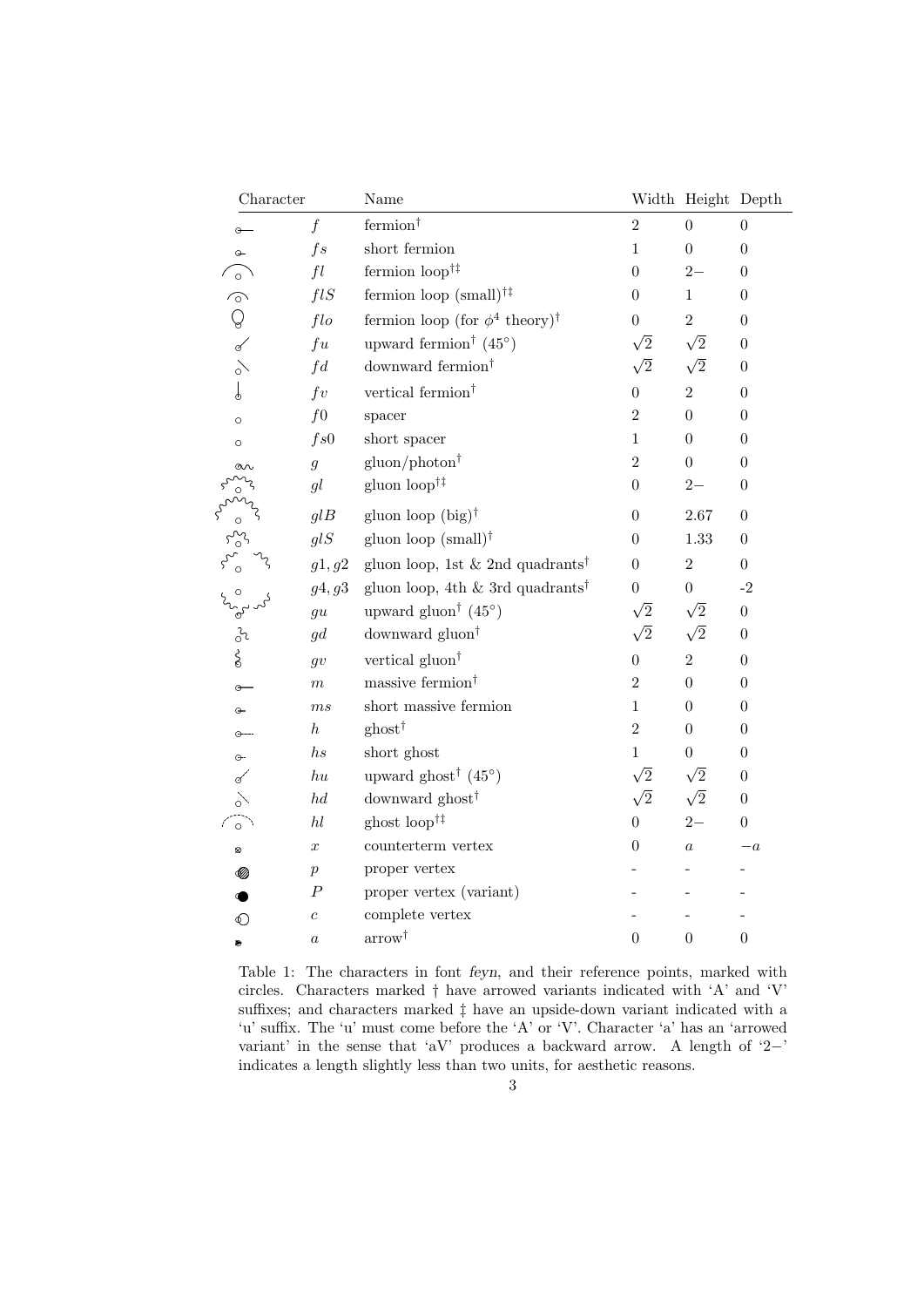- \feyn Selects the diagram font. This must be used within math mode. \Feyn selects the text-mode diagram font.
- \momentum{ch}{text} sets the character 'ch', which may be a ligature, and puts the given text at the recommended annotation position for that character. \momentum[pos]{ch}{text} is the same, except that the optional argument indicates the position relative to the annotation position. It must be one of 'top', 'urt', 'lrt', 'bot', 'llft' or 'ulft'. This is rarely used as such, since the \feyn and \Feyn commands make '!' a temporarily active character, and define it to be \momentum. See section 2 for examples and further discussion.
- \belowl{} A common pattern in diagrams is to have a pair of incoming or outgoing propagators. If the lower one of this pair is enclosed within \belowl{...}, then it is set so that it occupies zero horizontal space, and moved leftwards and downwards, to fit under the upper of the pair of propagators. The command  $\begin{bmatrix} \cdot \\ \cdot \cdot \cdot \cdot \cdot \\ \cdot \cdot \cdot \cdot \cdot \end{bmatrix}$  is the same, except that the argument is moved rightwards. See examples below.
- \Diagram{} This is for building more complicated diagrams. It takes one argument, which is like the contents of an  $\{array\}$  environment—a series of formulae separated by  $\&$ 's and  $\&$ . See below for an example. The result is a box on the math-axis.
- \maxis Raises a formula to the math-axis, which is occasionally useful within intext equations: eg \$\Feyn{fglf} - \maxis{\Feyn{faf}}\$ produces  $f^{2} \rightarrow$ .
- $\vert \text{p}\{\text{text}}\}$  Allows you to label a vertex. If the first parameter p is ∧, the text is placed above the point at which the command is given, if it is \_, it is placed below. For example,  $\{\equiv\}$  (a}}\$ produces  $\frac{a}{b}$ . More often used within **\Diagram** than elsewhere.
- $\begin{bmatrix} \n\text{th}(h) \neq \n\end{bmatrix}$  For use within an (eqn)array environment, or the like. It modifies the control sequence  $\text{strut}$  to be a strut of height h and depth d modules, which can therefore be used to space the array out. Note that it modifies \strut, rather than being the strut itself.
- $\lambda$  \annotate{x}{y}{text} Puts the text, between dollars, in a zero width box at offset  $(x, y)$  modules from the position of the **\annotate** command (which is generally the first command(s) after entering math-mode). Because the text is in math-mode, anything that is not maths should be in an \mbox. You will probably use this only rarely, as the **\momentum** command supports most of the annotation you will need.

The feyn font is modular, in the sense that all the dimensions are in terms of a module of 10pt, and all sizes given below are in units of modules. As well as 10pt, the font has versions for 11pt, 12pt, 18pt and 24pt text, and the most appropriate one is selected depending on the text size declared (or defaulted) in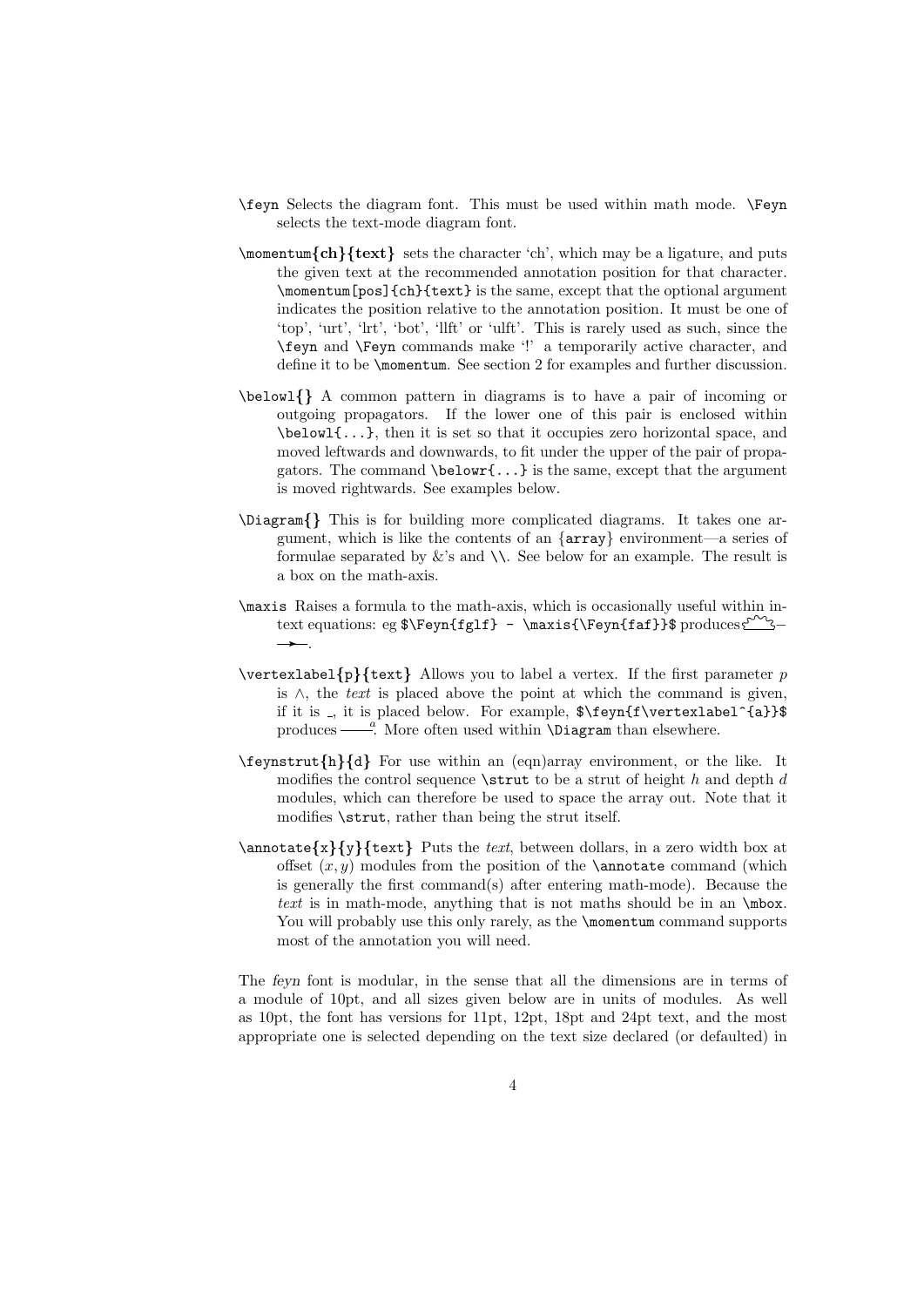the \documentclass command. This range of sizes seems to be appropriate for the sizes required, but the author would welcome comments on this. The distribution contains a sample file using the 18pt feyn font in a foiltex document.

You draw a diagram by going into math-mode (between  $\ldots, \ldots$ ), and selecting the diagrams font by the font-changing command \feyn{} (exactly as you might use \mathrm in math-mode). With a couple of exceptions, all the characters are obtained by typing a single letter, or a couple of letters which form a ligature, so that the letter f in the diagrams font  $(\frac{\hat{\mathbf{x}}}{\hat{\mathbf{f}}})$  produces a fermion of length 2 (modules), and fs produces a short fermion of length 1. As usual in maths mode, space characters are ignored, so you can add whitespace as required to make the expressions more legible. Some of the more heavily used characters are available in both display size and text size, with the text-size version invoked by  $\Feyn{...}$ , so that  $\feyn{fgl}$  gives  $\sum_{\text{and}} \Feyn{fgl}$  gives  $\frac{1}{2}$ .

The displaystyle characters are all on the math-axis, the textstyle ones are on the text line.

The display and text sizes of diagrams (that is, as produced by \feyn and \Feyn respectively) are intended to be used within equations, and they are sized accordingly. When diagrams have significantly complicated annotation, however, this size can look unhelpfully cramped, and it is for this case that there is an 'extended' set of diagram characters, which are approximately double the size, and are available, in \displaystyle only, with the \FEYN and \DIAGRAM macros. These are used exactly like the \feyn and \Diagram macros. Note that the line width, the module used by the (rare) **\annotate** command, and the math axis, do not change from the sizes they have for the \feyn command. That is, this font is *not* the appropriate one to use if you simply want a larger font size – in that case, simply increase the LATEX font size and the feyn font will change in size accordingly. See below for an example of the use of \FEYN.

#### 1.1 More complicated diagrams

The feyn font is designed so that simple diagrams are simple to produce, and are as far as possible writable as a single line of characters. There are a couple of more complicated diagrams which are drawable without too much effort.

A common pattern in diagrams is to have a pair of incoming or outgoing propagators. If the lower one of this pair is enclosed within  $\boldsymbol{\delta}$ ...}, then it is set so that it occupies zero horizontal space, and moved leftwards and downwards, to fit under the upper of the pair of propagators. For example the sequence \feyn{f gu \belowl{fd}} would put the downward fermion directly below the upward gauge boson. See below for this and other examples.

The second way of composing more complicated diagrams is to use the \Diagram macro. This allows you to lay out a diagram in an array-like environment, each cell of which is set within a \feyn{...} macro. On the right is the same diagram drawn with lines indicating the boundaries between the cells.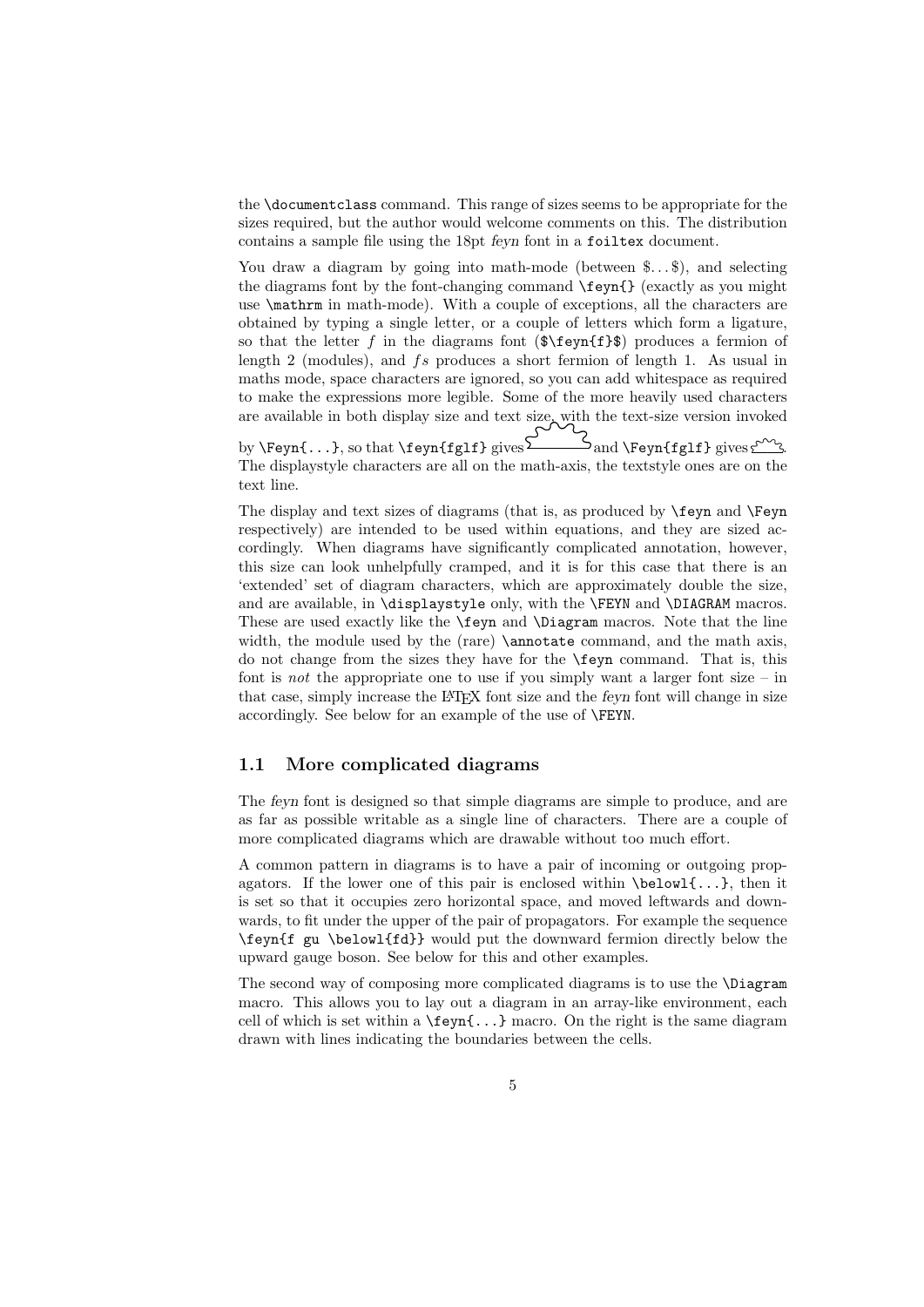

The \Diagram and \DIAGRAM macros take an optional argument of either 'centre' or 'bottom': with 'centre', the diagram is centred on the math axis, with 'bottom' the reference point of the diagram is the reference point of the bottom-most row of the array. The default is 'centre'.

Before the introduction of the **\belowl** macro in feyn v0.4, this was the only way to produce this pair of angled propagators one on top of the other. With \belowl, however, an alternative way of producing this diagram is as shown below.



Diagrams much more complicated than this are probably better dealt with using Thorsten Ohl's feynmf/feynmp package.

 $\overline{\phantom{a}}$ 

 $\overline{\phantom{a}}$ 

### 2 Examples

A simple propagator:

\feyn{\vertexlabel^a !{fA}p \vertexlabel^b} = \displaystyle \frac{i\delta^{ab}} {\pslash-m\_0}} <sup>a</sup>F<sup>p</sup> <sup>b</sup><sup>=</sup> iδab p/ − m<sup>0</sup>

The \Diagram command lays out its arguments as an array.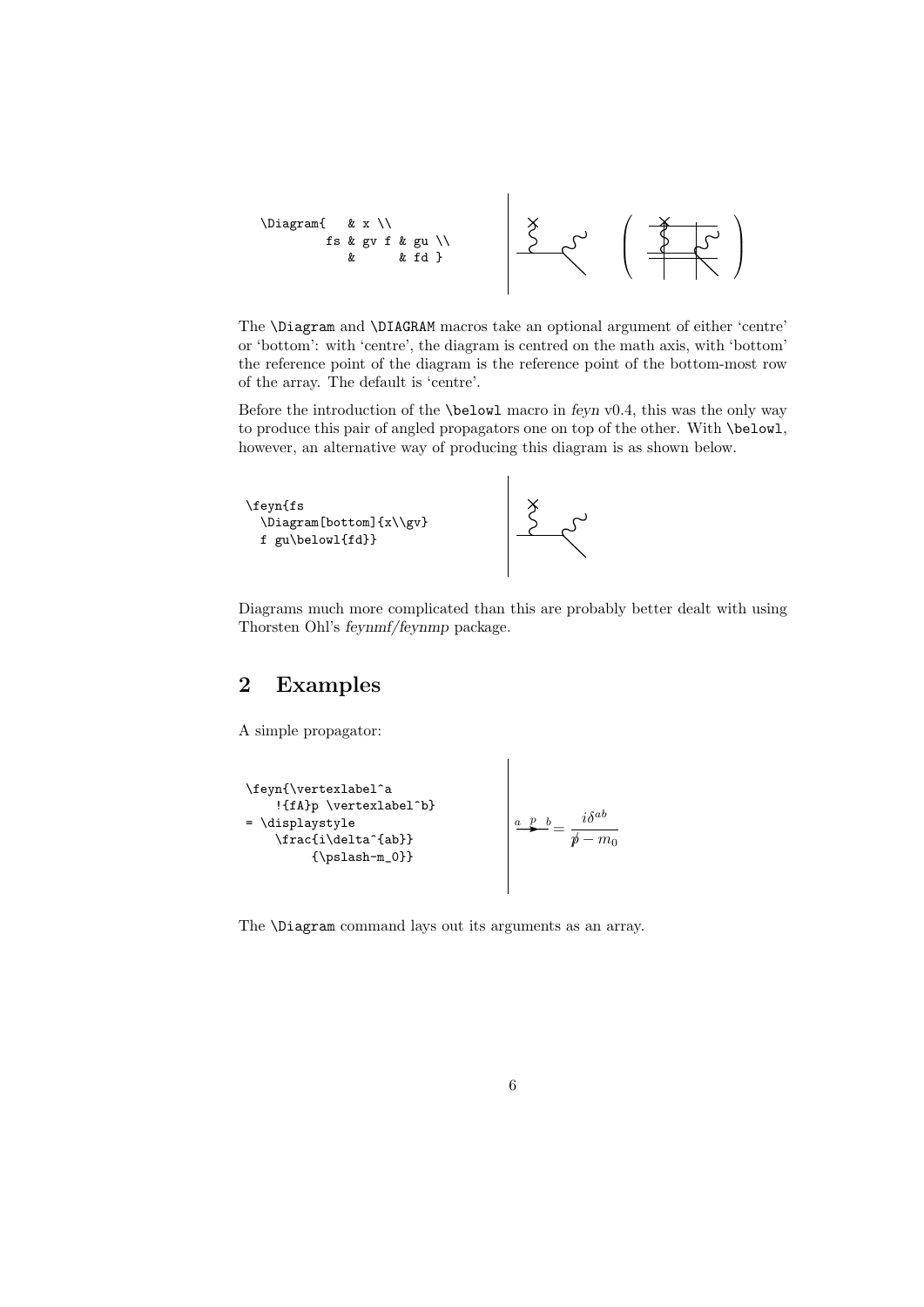\Diagram{\vertexlabel^a \\ fd \\ a & g\vertexlabel\_{\mu,c} \\ dg c = igγµ(T )ab \vertexlabel\_b fu\\ µ,c e } b = ig\gamma\_\mu (T^c)\_{ab}

The \Diagram is here necessary only for the vertex labels. Without those, it would be as simple as:

 $\overline{\phantom{a}}$ 

$$
\setminus \text{feynffd } \begin{array}{c} \text{feynffd } \begin{pmatrix} \text{fubd } g \\ \text{fubd } g \end{pmatrix} \\ = ig \setminus \text{gamma\_}\mu \text{ (Tc)_4ab}} \end{array}
$$

An assortment of two-loop diagrams:

$$
\left\langle \text{1} \right\rangle
$$
 
$$
\left\langle \text{1} \right\rangle
$$
 
$$
\left\langle \text{1} \right\rangle
$$
 
$$
\left\langle \text{1} \right\rangle
$$
 
$$
\left\langle \text{1} \right\rangle
$$
 
$$
\left\langle \text{1} \right\rangle
$$

This is a "short-fermion fermion gluon-loop fermion gluon-loop-upsidedown fermion short-fermion".

We can include vertical gluons:

$$
\left\{\text{feyn}\{\text{ms mA g1 gy g2 ms x f}\}\right\}
$$

Note, in this example, that the gluon loop is formed by a pair of 'g1 g2' characters. This is because the 'gl' half-loop character is deliberately slightly squashed, and wouldn't meet the vertical gluon properly. The half-loop character is squashed (as are the fermion and ghost half-loops) partly because it looks slightly better in a one-loop self-energy diagram, but also so that the 'gl glu' two-gluon loop in a two-loop diagram looks better:

```
\Diagram{&gl glu\\
fsf g1 f&f g2 ffs \setminus}
```
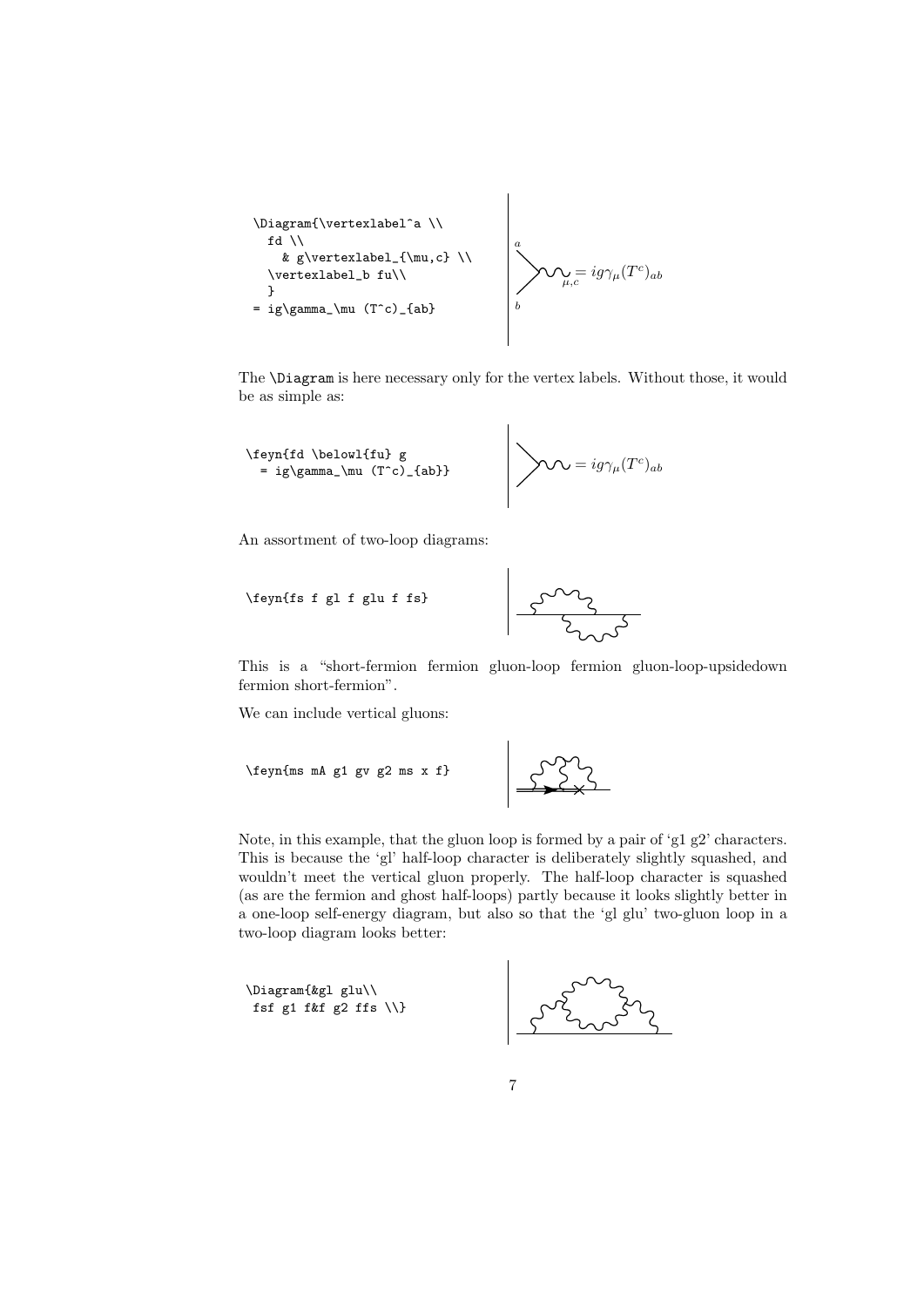The diagrams for 'hl hlu' or 'flA fluV', for example, are very similar.

The \momentum command (more usually called with simply the '!' character) allows you to annotate a propagator with a momentum or a particle label. For example



Bremsstrahlung:

 $\Gamma$ 

```
\sqrt{ }\Diagram{ & x \\
                     & ! [ulft] \{gvV\}\{q=p' + k-p\} & !\{guA\}k \\
        ! [bot]{fA}p & ![bot]{fA}{p'+k} & ! [lrt]{fA}{p'} \\
        }
  +<br>\Diagram{
                & !{g u A}k \ \n\big\}!{fA}p & ![bot]{fA}{p-k} fs & !{fA}{p'} \\
                & & ![lrt]{gvA}{q=p'+k-p} \\
                                        & x \backslash \backslash}
\overline{a}
```

$$
\overbrace{\qquad \qquad }^{q=p'+k-p\hbox{\scriptsize$\sum$}\hskip -2pt\hskip -2pt \sum\limits_{p'+k}^{k}\hskip -2pt p' \hskip -2pt\hskip -2pt\hskip -2pt}+\frac{p\hskip -2pt\hskip -2pt\hskip -2pt\hskip -2pt\hskip -2pt\hskip -2pt p'\hskip -2pt\hskip -2pt} {p'\hskip -2pt\hskip -2pt\hskip -2pt} \hskip -2pt} \sum\limits_{p-k} \hskip -2pt \sum\limits_{p'+k-p}^{p'}
$$

٦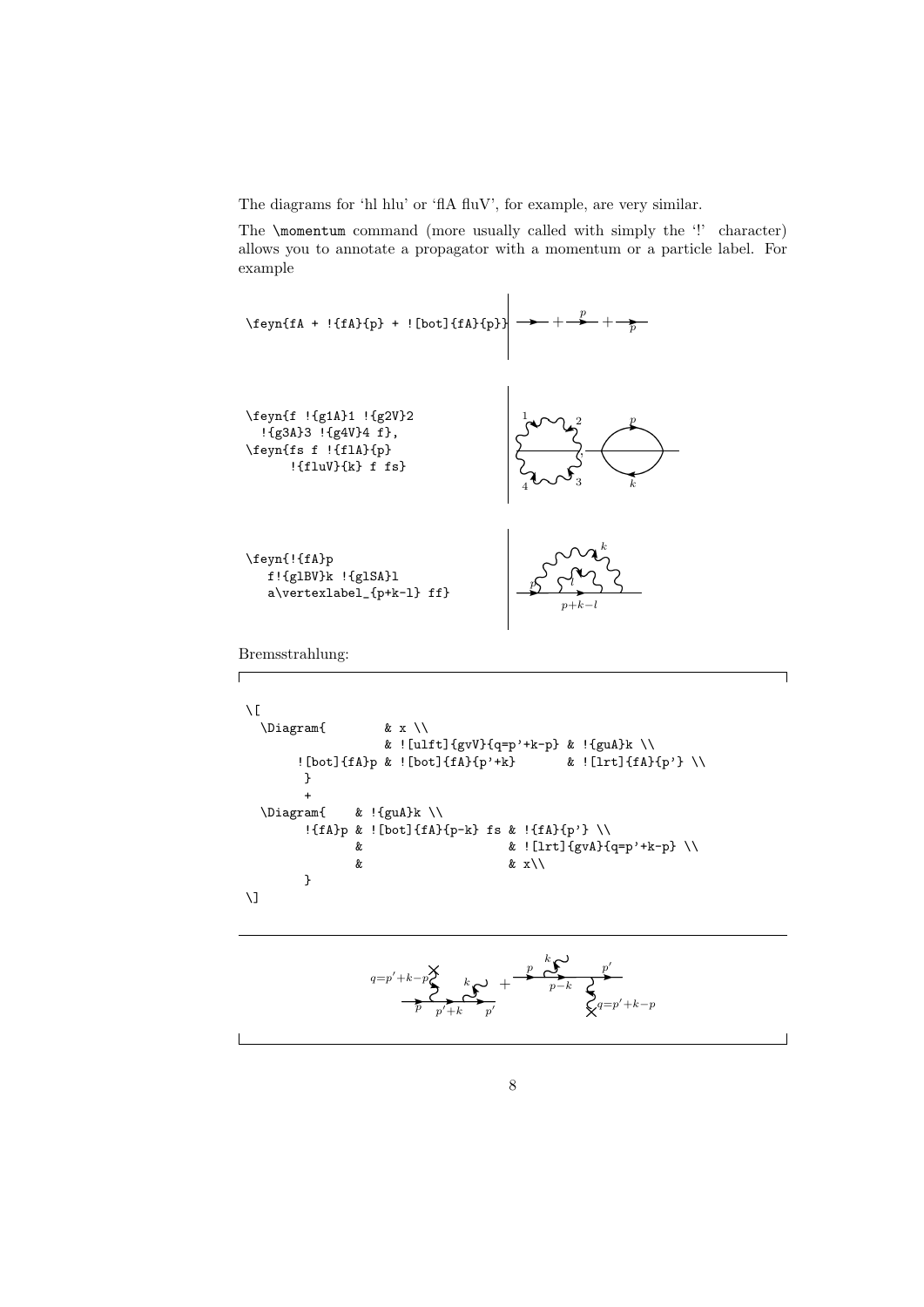And now the same, with  $\belowl$  and  $\belowr$ :

 $\sqrt{2}$ 

 $\overline{\phantom{a}}$ 

```
\sqrt{2}\def\stack#1#2{\Diagram[bottom]{#1\\#2}}
\feyn{
  !{fA}p
    \label{eq:stack{x}{{\rm [ulft]}{gvv}^{q=p' + k-p}}![bot]{fA}{p'+k}
    \stack{!{guA}k}{![lrt]{fA}{p'}}
  +
  !{fA}p
    \belowr{![llft]{gdA}k} !{fA}{p-k}
    fs
    \stack x{!{gvV}{q=p'+k-p}} !{fA}{p'}}
\setminus]
```

$$
\overbrace{\mathbb{P}^{p'+k-p\mathcal{S}}_{p'+k}^p, \mathbb{P}^{p'+k-p\mathcal{S}}_{p'+k}^p, \mathbb{P}^{p-k}_{k'} \mathbb{P}^{p'+k-p\mathcal{S}^{p'+k-p\mathcal{S}^{p'+k-p}}_{p'+k'-p}}}
$$

┑

 $\overline{\phantom{0}}$ 

The **\stack** macro isn't defined by the *feyn* package, but it is useful enough that you might want to define it as one of your own macros.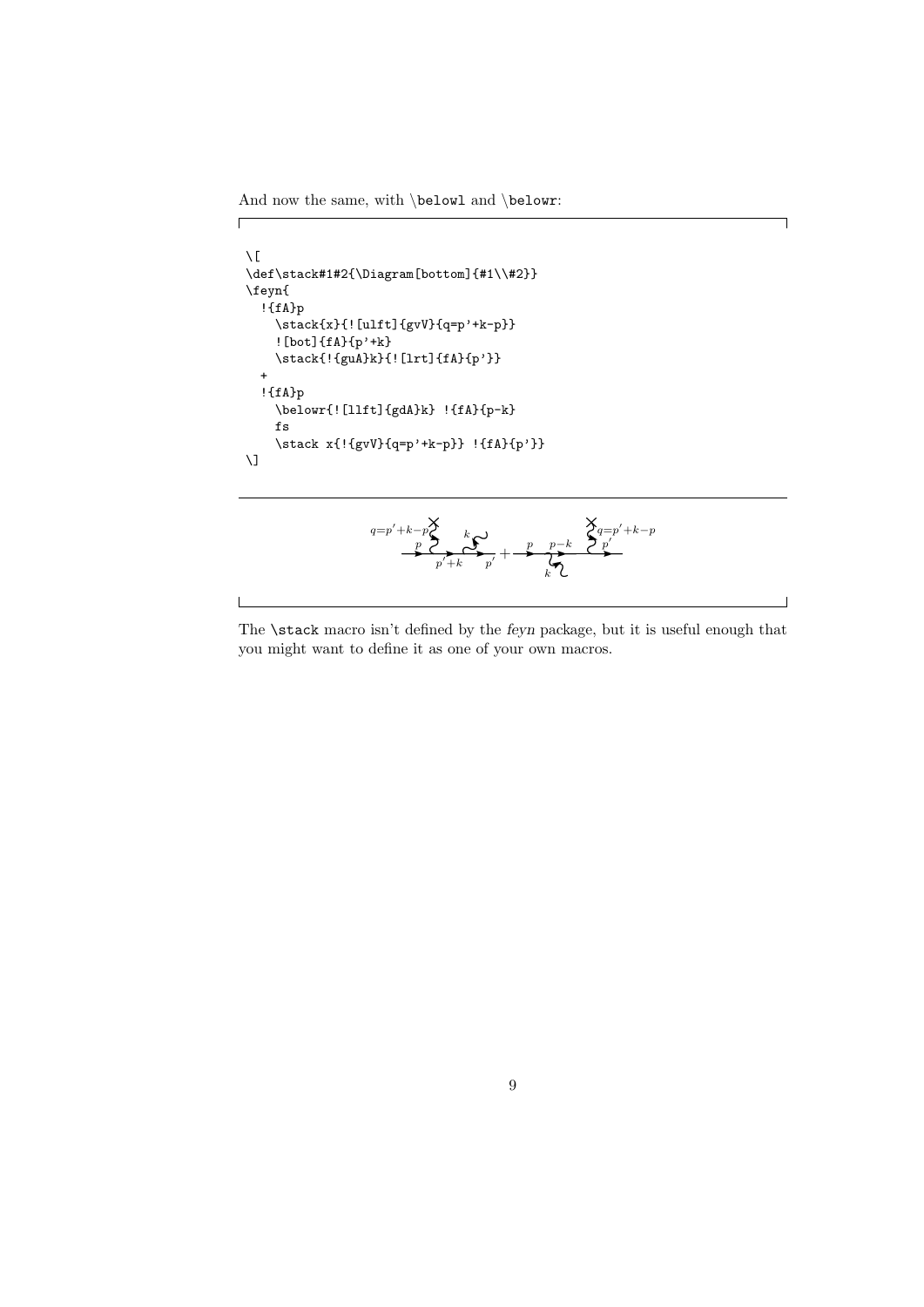The expression for the heavy-fermion self-energy in the ope is:

 $\sqrt{2}$ 

```
\def\bracket#1{\langle #1 \rangle}
\def\stack#1#2{\Diagram[bottom]{#1\\#2}}
\begin{eqnarray*}
-i\Sigma_{\rm ope} &=&
    \left[ \feyn{faf + fsfglffs + \cdots} \right] 1
              \feynstrut{1}{1}\strut \\
    && \quad{}+ \left[ \feyn{ fxfs0glfs0xf + \cdots} \right]
        \bracket{\overline\psi M \psi} \\
    && \quad{}+ \left[
                   \feyn{fs \stack x{gv} fs \stack x{gv} fs} + \cdots
                 \right]
        \label{thm:main} $$\bracket_{G_{\mu\nu}^a G_{\mu\nu}^a}\\\\end{eqnarray*}
```
٦

 $\overline{\phantom{0}}$ 



Now for two examples using \FEYN:

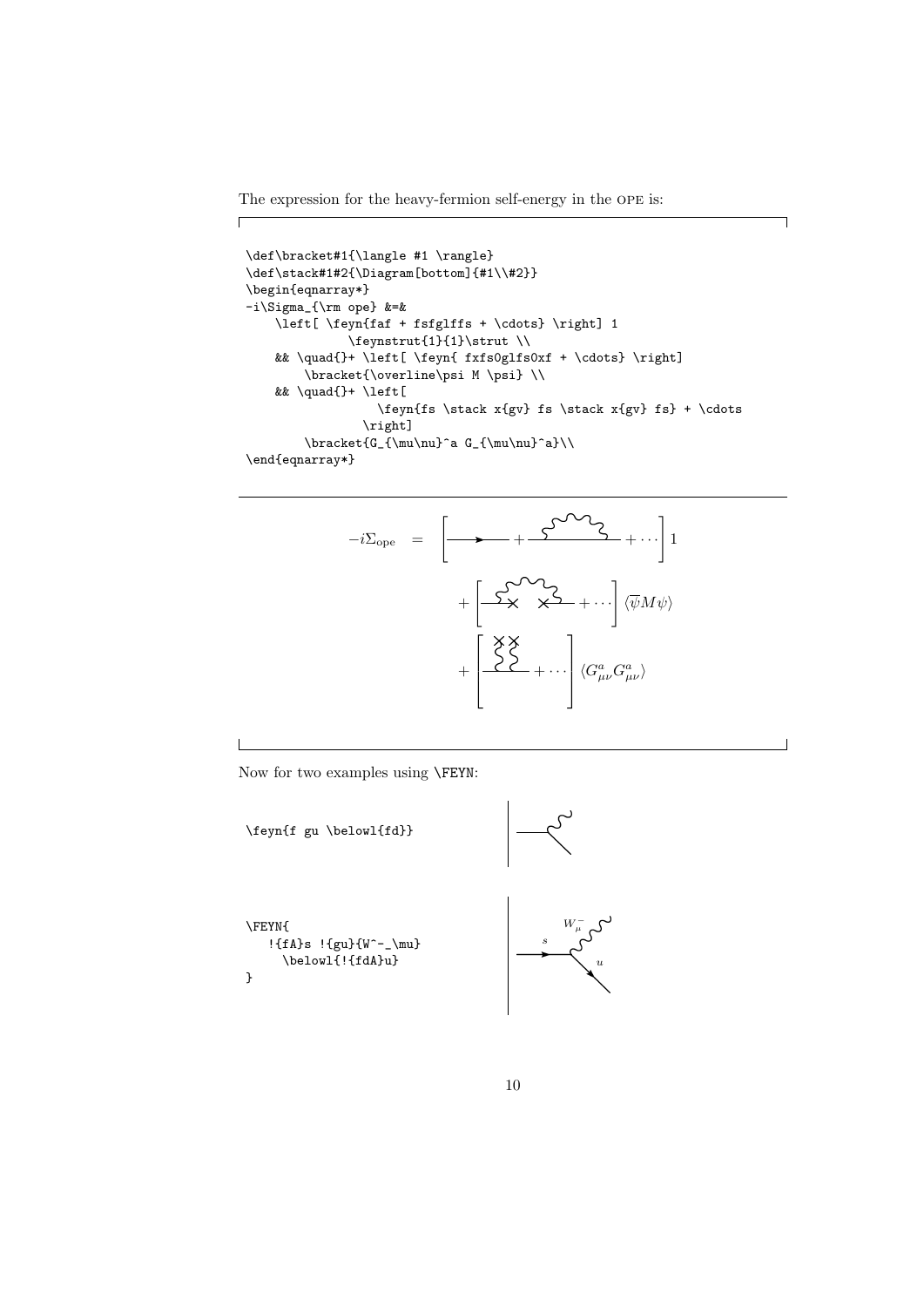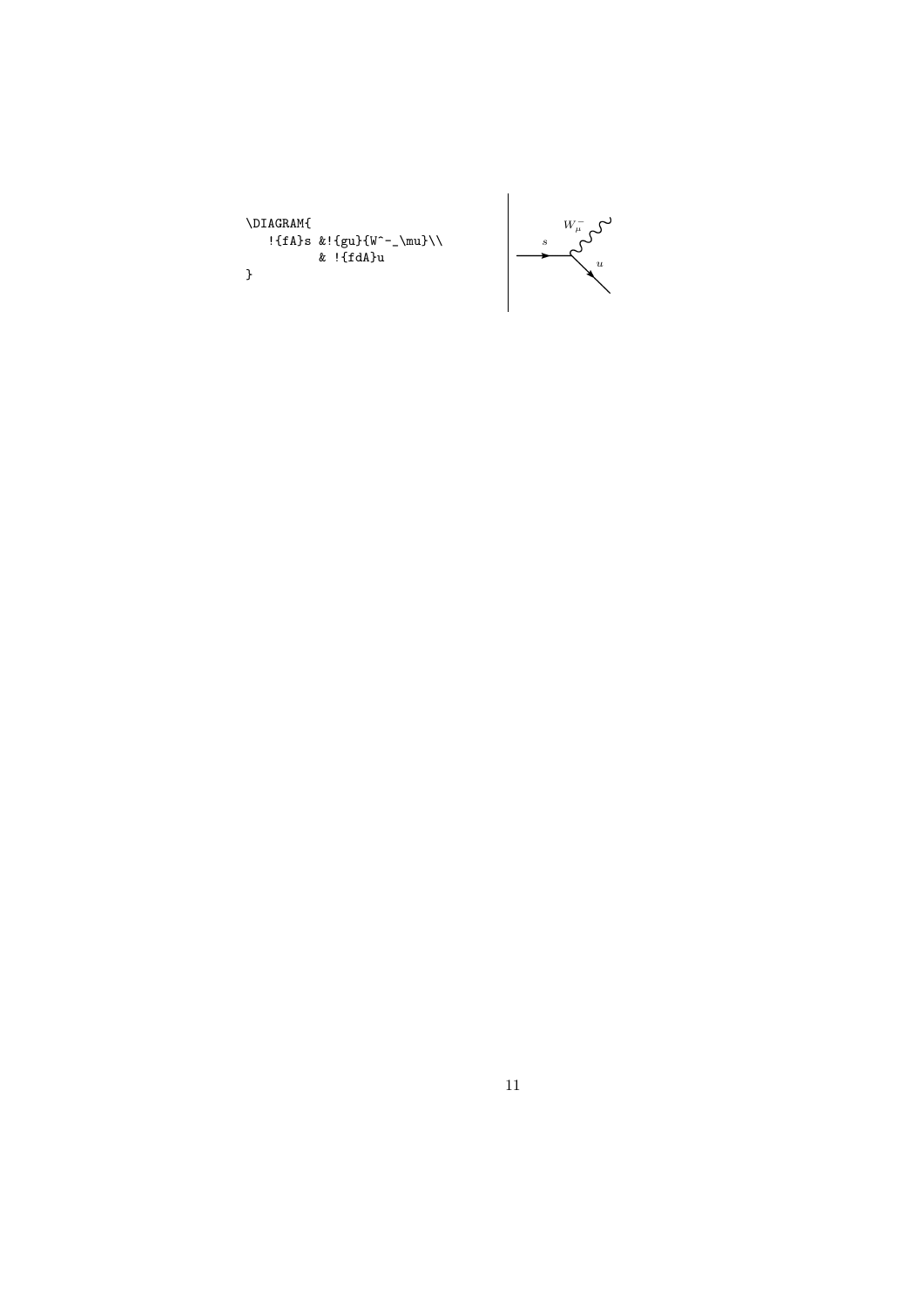The Feynman Rules are as follows:

 $\sqrt{2}$ 

```
\def\arraystretch{3} \arraycolsep=0.2cm
\[ \begin{array}{rcl}
\feyn{\vertexlabel^a !{fA}p \vertexlabel^b} % quark prop
  &=& \displaystyle
 \{i\delta^{ab}\ \over \phi - m_0\ \ \ \ \ \\Diagram{\vertexlabel^a \\ fd \\ & g\vertexlabel_{\mu,c} \\
   \vertexlabel_b fu\\} % 3-point vertex
 &=& \displaystyle
   ig\gamma_\mu (t<sup>o</sup>c)_{ab} \\
\feyn{\vertexlabel_{\mu, a} !{gA}k \vertexlabel_{\nu, b}} % gluon prop
&=& \displaystyle
  \{-i\over k^2} \left[g_{\mu\nu} + (a_0 - 1) \{k_\mu k_\nu \over k^2}\right]\delta^{\delta}\Diagram{\vertexlabel^{\alpha,a} \\
         !{gdA}p \\
                 & !{gA}r \vertexlabel_{\gamma,c} \\
         !{guA}q \\
         \vertexlabel_{\beta,b}
        } % 3-gluon vertex
    &=& \displaystyle
 -g f^{\uparrow}{abc} (
 g_{\beta\gamma} (q-r)_\alpha +
 g_{\gamma\alpha} (r-p)_\beta +
 g_{\alpha\beta} (p-q)_\gamma
 ) \\
\feyn{\vertexlabel^a !hp \vertexlabel^b} % ghost prop
&=& \displaystyle
 \{i \over p^2\} \delta_{ab} \ \backslash\Diagram{\vertexlabel^b \\ hd \\ & g\vertexlabel^{\mu,a} \\
   \vertexlabel_c hu\\} % ghost-gluon vertex
&=& \displaystyle
 -g f^{abc}p_\mu
 \quad\raise 1ex\hbox{\vtop{\hsize=15em
     where $p$ is the momentum of the outgoing positive energy
          ghost\par}}
\end{array} \]
```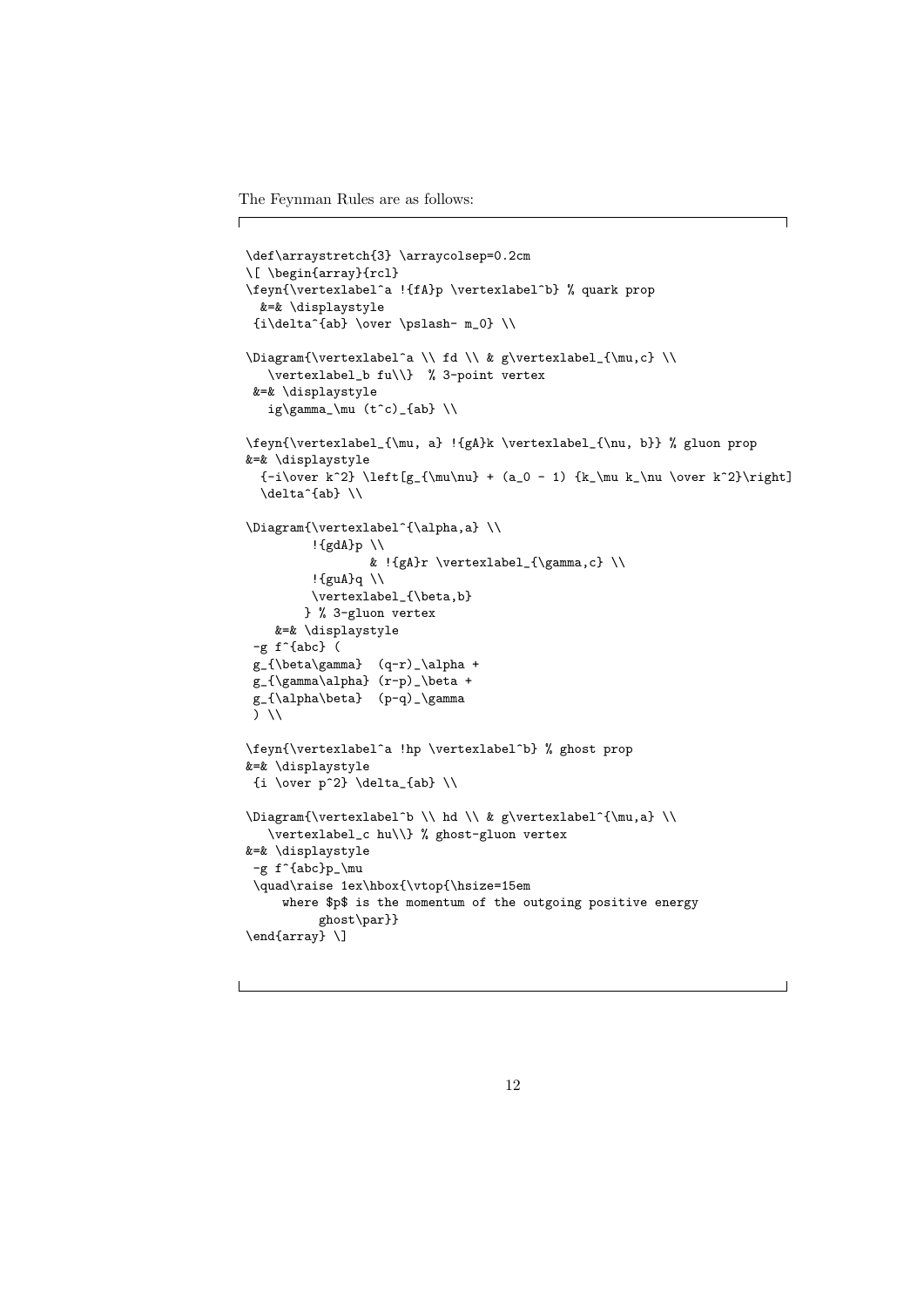$\Gamma$ 

 $\overline{\phantom{a}}$ 

 $\sqrt{2}$ 

$$
\frac{a \quad p \quad b}{\cancel{p}} = \frac{i\delta^{ab}}{\cancel{p} - m_0}
$$
\n
$$
\sum_{\substack{\mu, c \\ \mu, a}} \frac{i g \gamma_{\mu}(t^c)_{ab}}{\sqrt{\lambda}} = \frac{-i}{k^2} \left[ g_{\mu\nu} + (a_0 - 1) \frac{k_{\mu} k_{\nu}}{k^2} \right] \delta^{ab}
$$
\n
$$
\sum_{\substack{\alpha, a \\ \alpha, b \\ \beta, b}}^n r_{\alpha, c} = -gf^{abc} (g_{\beta\gamma}(q - r)_{\alpha} + g_{\gamma\alpha}(r - p)_{\beta} + g_{\alpha\beta}(p - q)_{\gamma})
$$
\n
$$
\sum_{\beta, b} \frac{a \cdot p \cdot b}{\beta} = \frac{i}{p^2} \delta_{ab}
$$
\n
$$
\sum_{\substack{\mu, a \\ \mu, a \\ \nu, \nu}}^n = -gf^{abc} p_{\mu} \quad \text{where } p \text{ is the momentum of the outgoing positive energy ghost}
$$

٦

 $\overline{\phantom{0}}$ 

 $\overline{\phantom{a}}$ 

The diagrams can very naturally appear as parts of equations (as is perhaps by now obvious):

\begin{eqnarray} \feyn{fcf} &=& \feyn{faf + fpf + fpfpf + \cdots} \\  $\&=\& \sum_{n=0}^{\infty} \frac{r!}{s} \$  (pfsafs)}^n \\ &=& \feyn{\frac{fsafs}{1-(pfsafs)}}. \end{eqnarray}

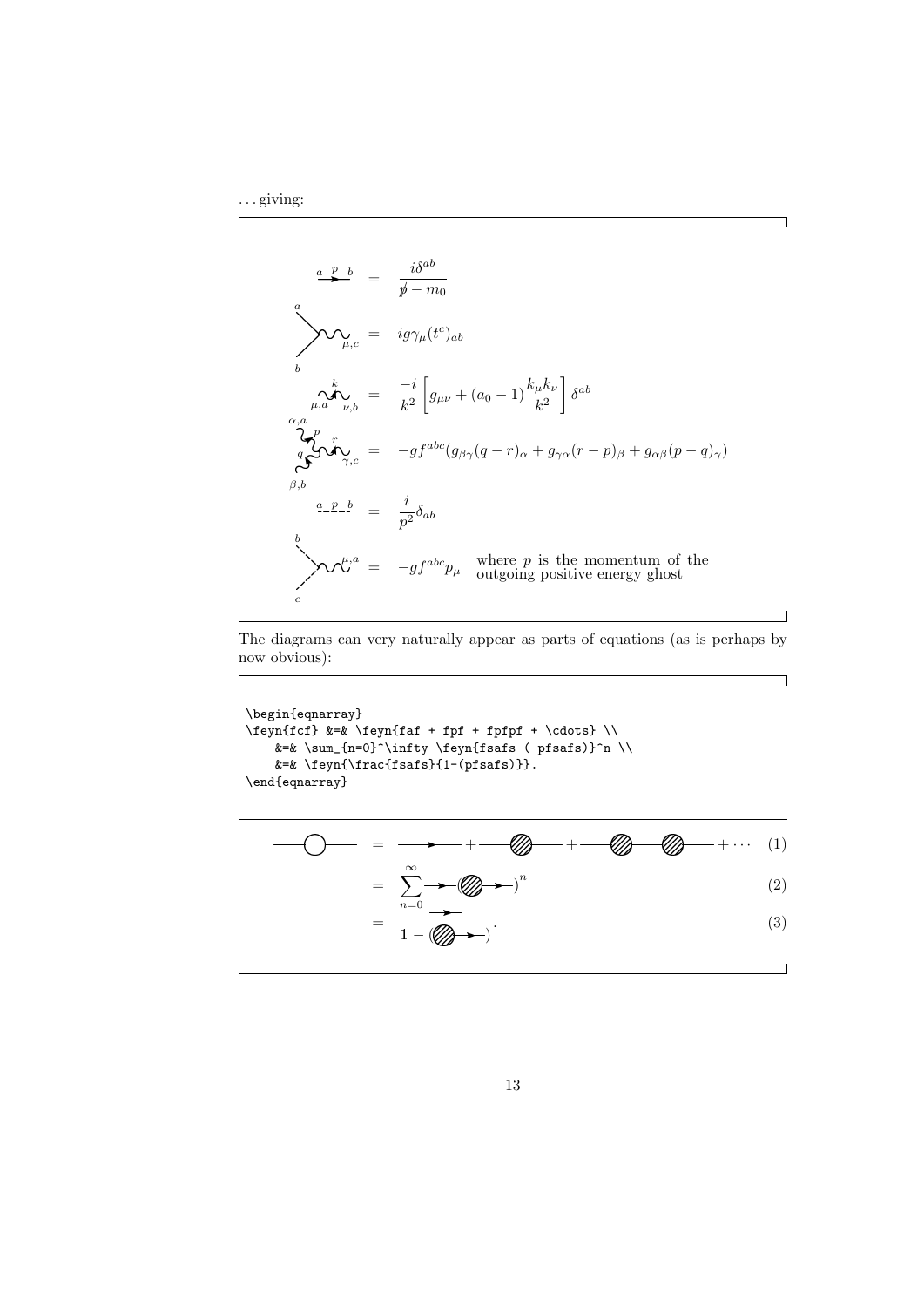### 3 Installation

The nominal distribution point for the Feyn package is CTAN, under fonts/feyn<sup>2</sup>.

The feyn package is included in the TeXLive distribution<sup>3</sup>, so you may have it on your machine already. If not, or if you need a more up-to-date version, read on.

Since the package is on CTAN, it should be easily installed and updated using the tools which support this in your TeX distribution. For TeXLive, that's 'tlmgr'<sup>4</sup>, and for MikTeX see the maintenance section of the manual<sup>5</sup>.

### 3.1 Installing by hand

If, for some reason, you need to install the package by hand, then you should be able to find generic instructions for installing LAT<sub>EX</sub> files at <http://www.tex. ac.uk/cgi-bin/texfaq2html?label=installthings>.

In brief: If you have not done so already, you need to extract the package file from the distribution file using latex feyn.ins. The resulting feyn.sty should be installed in the usual location for style files – that is, something like texmf.local/tex/latex/feyn.sty. The Metafont source files \*.mf should be installed in a directory with a location such as texmf.local/fonts/source/feyn/. That should be all you need to do as regards the installation of the fonts – if your TEX setup is installed correctly, then the usual font-generation commands (such as mktexpk for example) should work as normal, and these will usually be invoked by default when LAT<sub>EX</sub> or pdfLAT<sub>EX</sub> is run.

If you are using a TEX system based on TeXLive (which is true of most Unix installations, and most macOS installations), then you can determine the stylefile and Metafont search paths using the commands

% kpsepath tex % kpsepath mf

respectively. After you have installed them, you will probably need to give the command mktexlsr to rebuild the paths database, and you can confirm that the files are findable with the commands kpsewhich feyn.sty and kpsewhich feyn10.mf.

 $\sqrt[2]{2}$ <https://ctan.org/pkg/feyn>

<sup>3</sup><http://www.tug.org/texlive/>

<sup>4</sup><https://www.tug.org/texlive/tlmgr.html>

 $5$  <br/>  $$\tt >$   $\:$   $$\tt /dots$  .<br/>miktex.org/faq/maintenance.html>